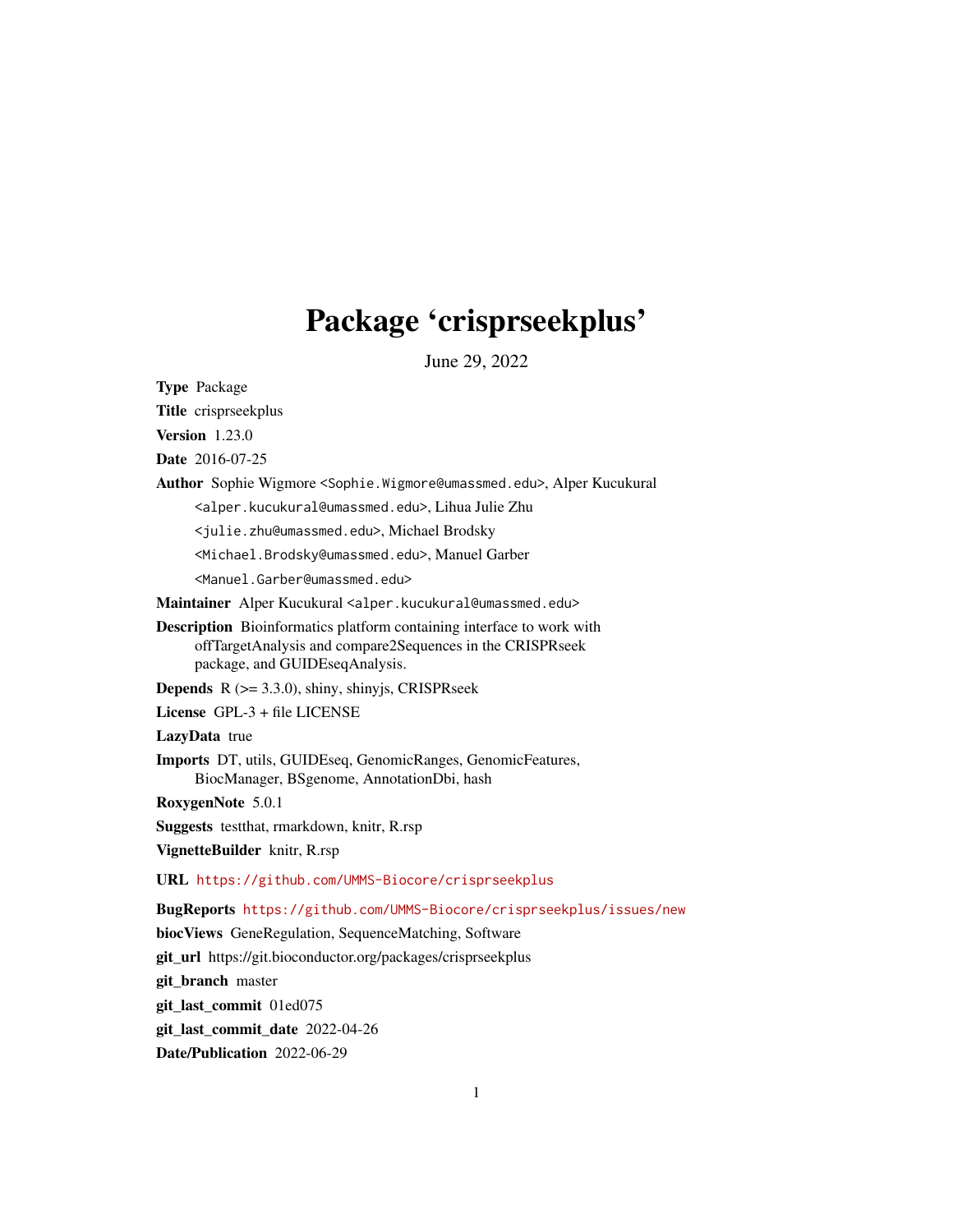# <span id="page-1-0"></span>R topics documented:

#### **Index** [8](#page-7-0) **8**

cspServer *cspServer*

# Description

Sets up shinyServer to be able to run crisprseekplus interactively.

# Usage

cspServer(input, output)

# Arguments

| input,  | input params from UI |
|---------|----------------------|
| output, | output params to UI  |

#### Value

the panel for main plots;

# Note

cspServer

# Examples

cspServer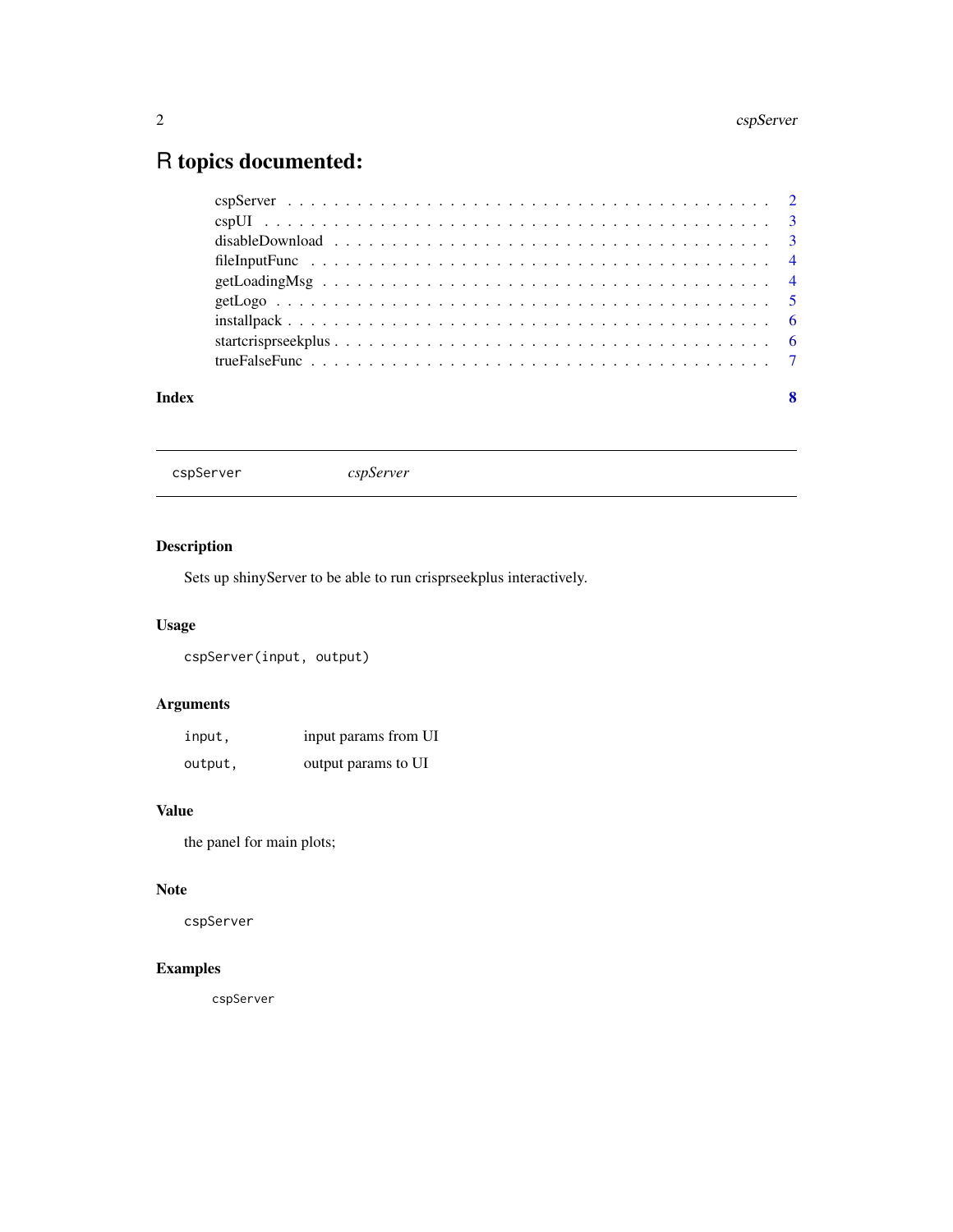<span id="page-2-0"></span>cspUI *cspUI*

# Description

Creates a shinyUI to be able to run crsiprseekplus interactively.

#### Usage

cspUI()

# Value

the panel for the UI;

# Note

cspUI

# Examples

x<-cspUI()

# Description

Enable or disable to download button depending on if analysis is complete

# Usage

```
disableDownload(input = NULL)
```
# Arguments

input, disable the download button

# Value

the download button either enabled or disabled;

# Note

disableDownload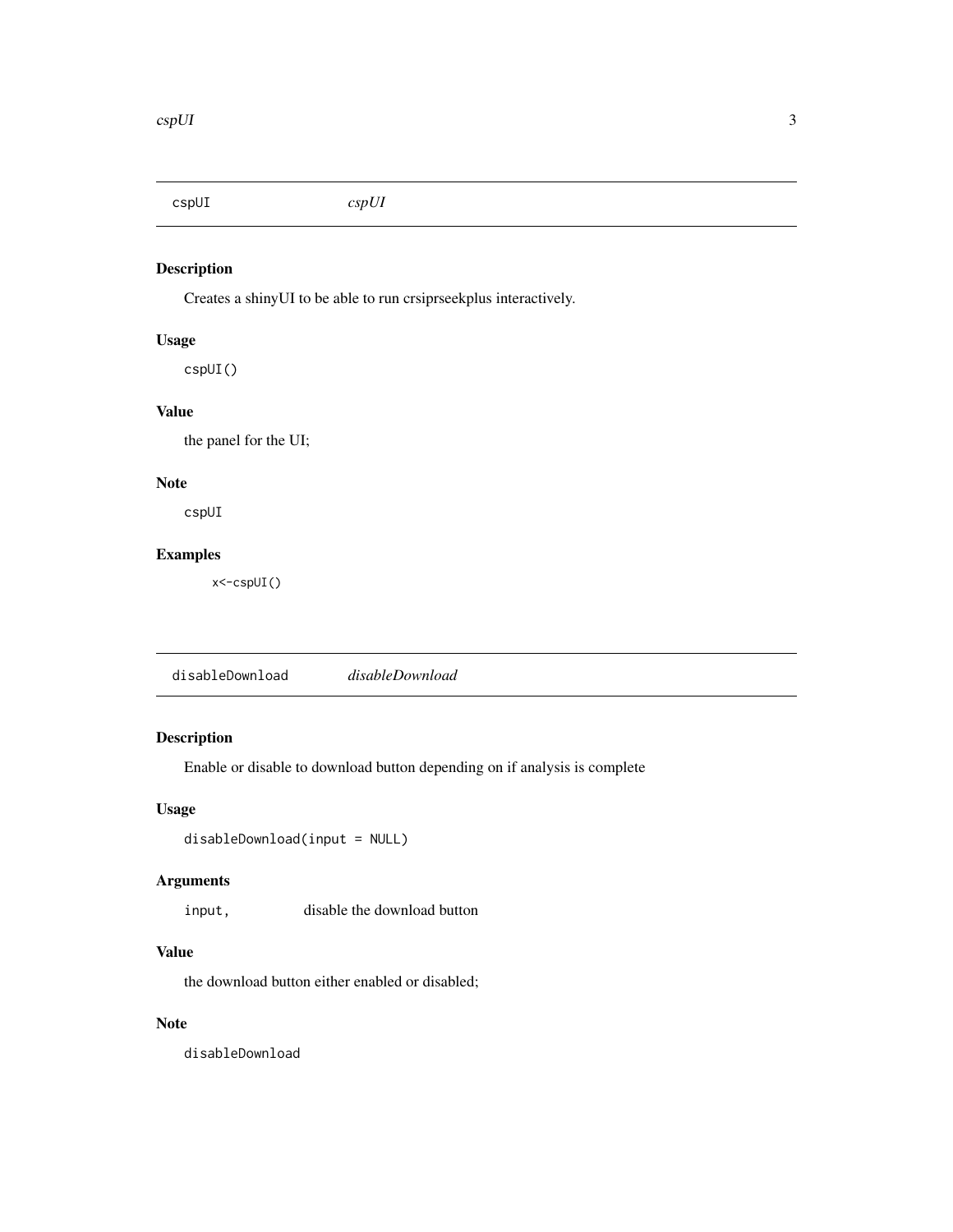# <span id="page-3-0"></span>Examples

```
x<- disableDownload()
```
fileInputFunc *fileInputFunc*

# Description

If input file is empty, use sample file

# Usage

fileInputFunc(input = NULL, sampleFile = NULL)

# Arguments

| input,      | enter correct files |
|-------------|---------------------|
| sampleFile, | sampleFile          |

# Value

If no file is uploaded, use sample file

#### Note

fileInputFunc

#### Examples

x<- fileInputFunc()

getLoadingMsg *getLoadingMsg*

# Description

getLoadingMsg

# Usage

getLoadingMsg()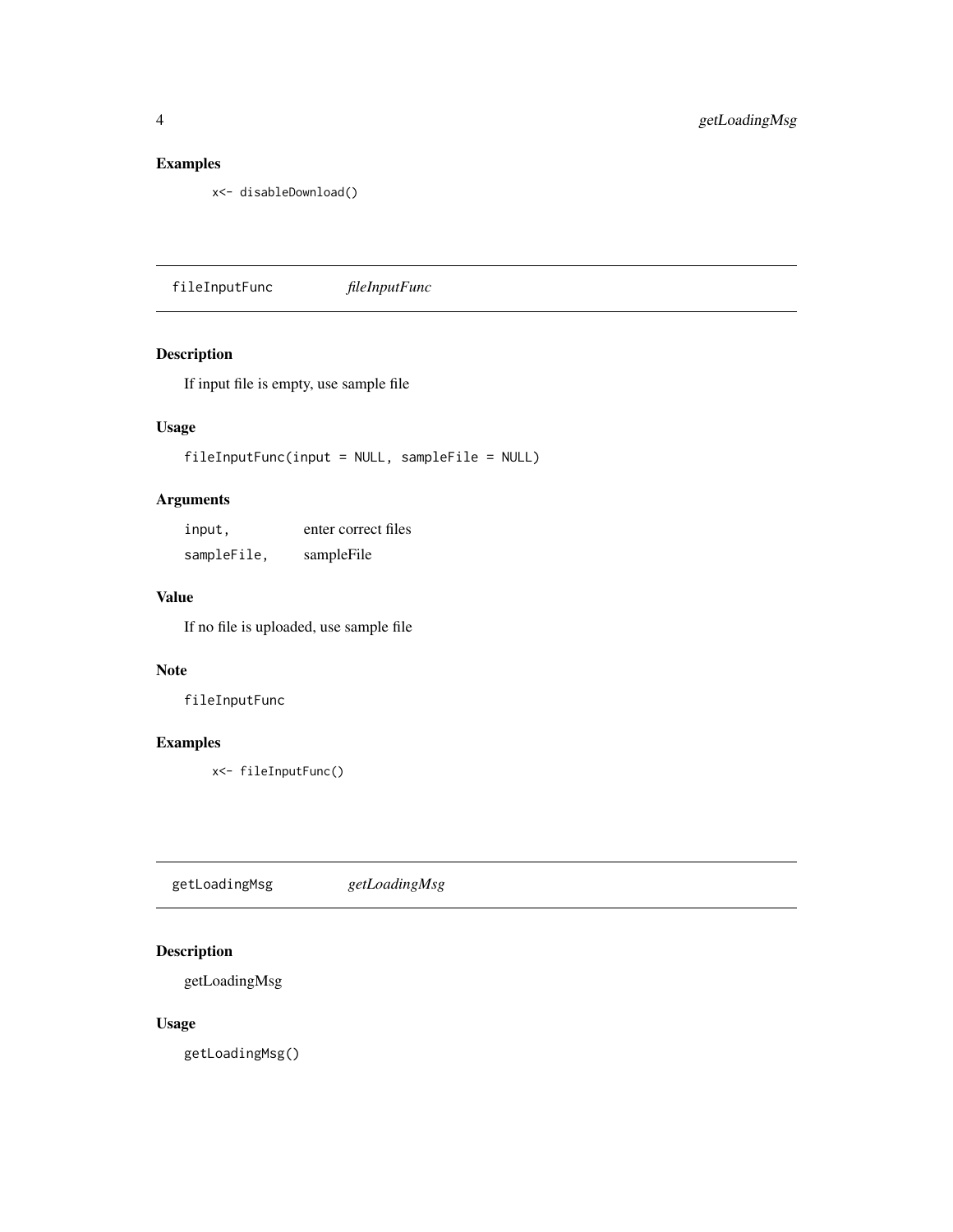#### <span id="page-4-0"></span>getLogo 55 and 55 and 55 and 55 and 55 and 55 and 55 and 55 and 55 and 55 and 55 and 55 and 55 and 55 and 55 and 55 and 55 and 55 and 55 and 55 and 55 and 55 and 55 and 55 and 55 and 55 and 55 and 55 and 55 and 55 and 55 a

# Value

loading msg

#### Note

getLoadingMsg

# Examples

x <- getLoadingMsg()

| getLogo            | getLogo |
|--------------------|---------|
|                    |         |
| <b>Description</b> |         |
| getLogo            |         |
| Usage              |         |
| getLogo()          |         |

# Value

return logo

# Note

getLogo

# Examples

x <- getLogo()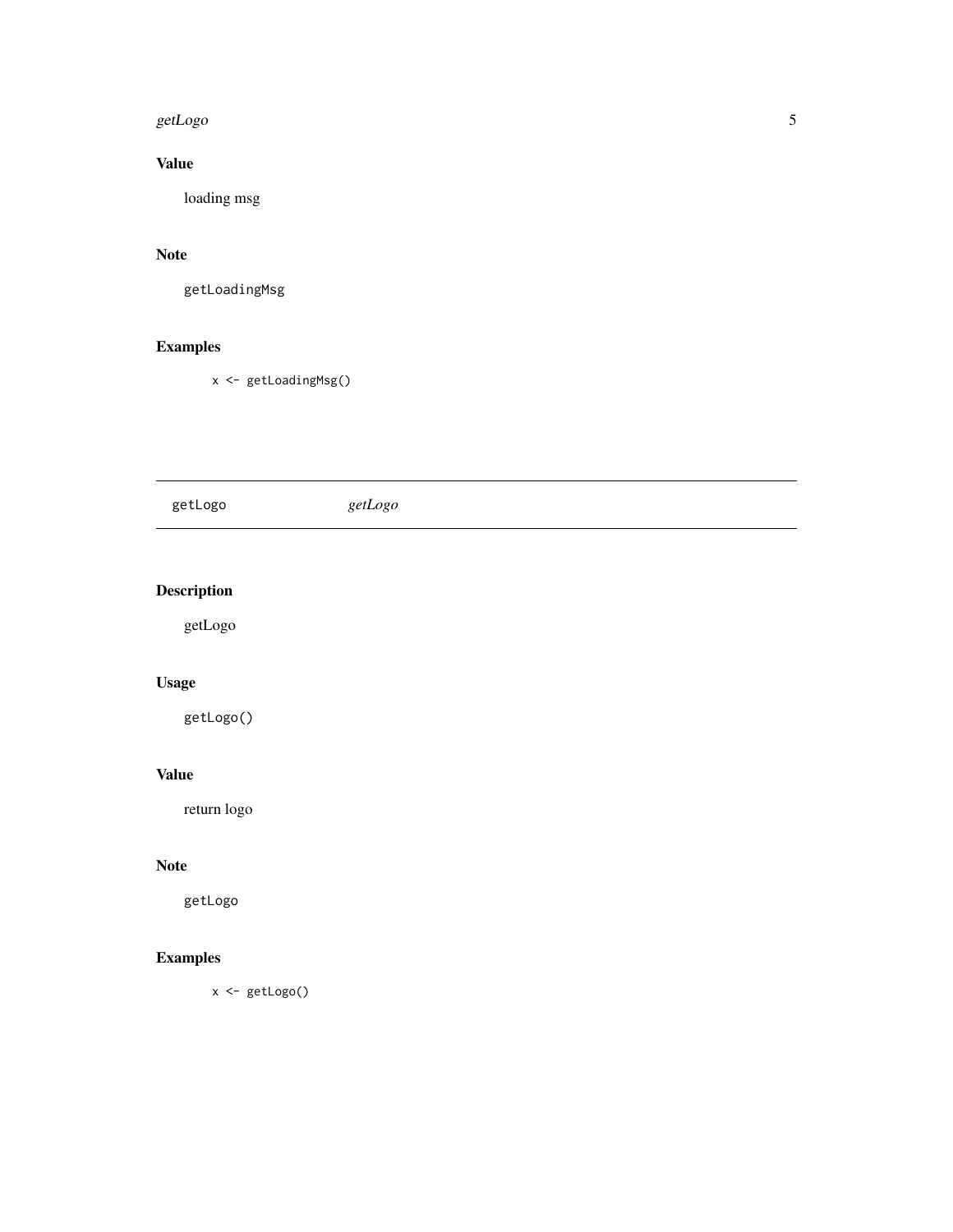<span id="page-5-0"></span>installpack *installpack*

# Description

install packages if they don't exist display.

# Usage

```
installpack(package_name = NULL)
```
# Arguments

package\_name, package name to be installed

## Value

install package

#### Note

installpack

#### Examples

x<- installpack()

startcrisprseekplus *startcrisprseekplus*

# Description

Starts the crisprseekplus to be able to run.

# Usage

startcrisprseekplus()

# Value

the app

#### Note

startcrisprseekplus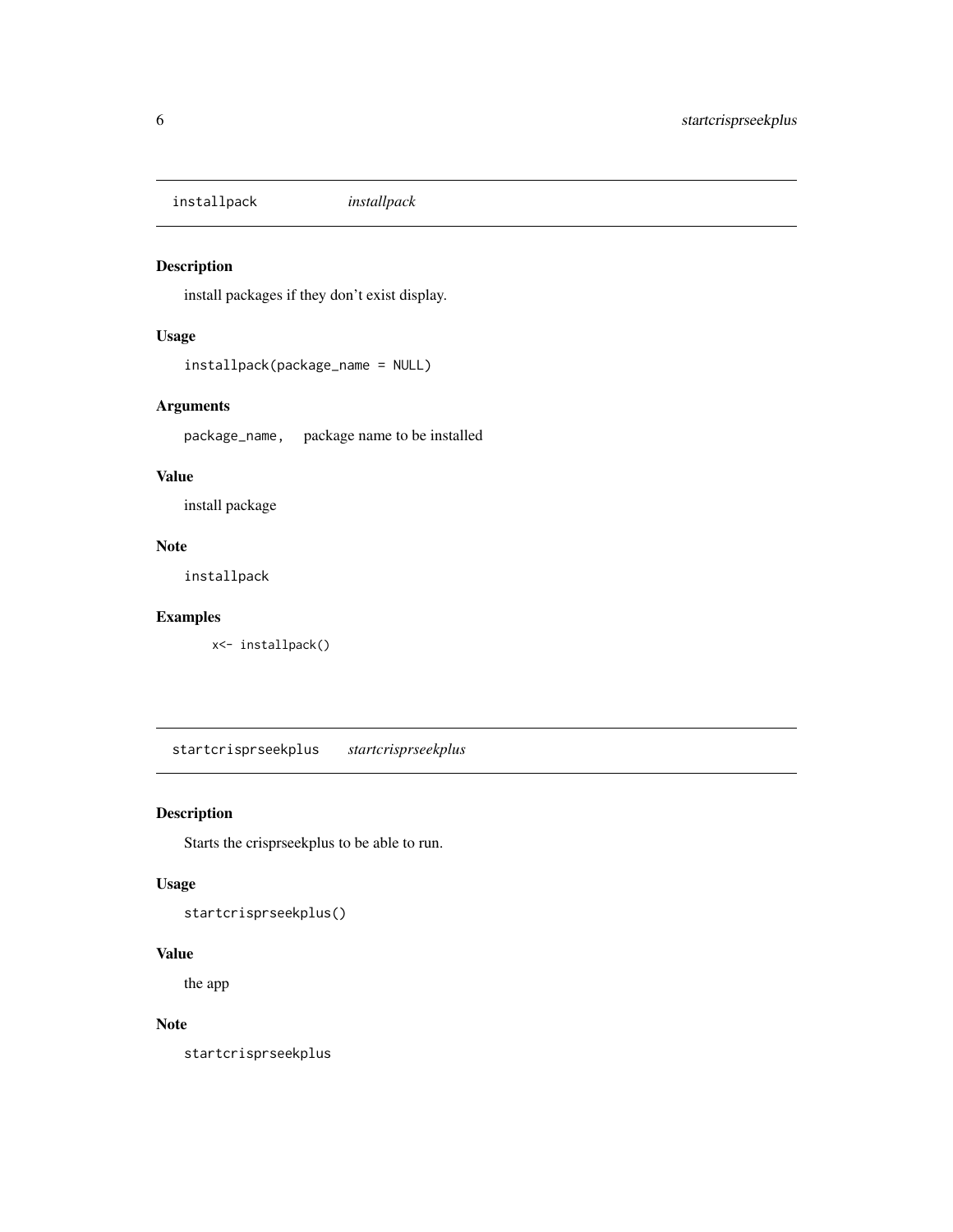# <span id="page-6-0"></span>trueFalseFunc 7

# Examples

startcrisprseekplus()

trueFalseFunc *trueFalseFunc*

# Description

If radio button input  $=$  1, the function returns true and if the radio button value is 2, the function returns false

# Usage

trueFalseFunc(input = NULL)

# Arguments

input, user inputs

#### Value

true or false depending on input

# Note

trueFalseFunc

# Examples

x<- trueFalseFunc()